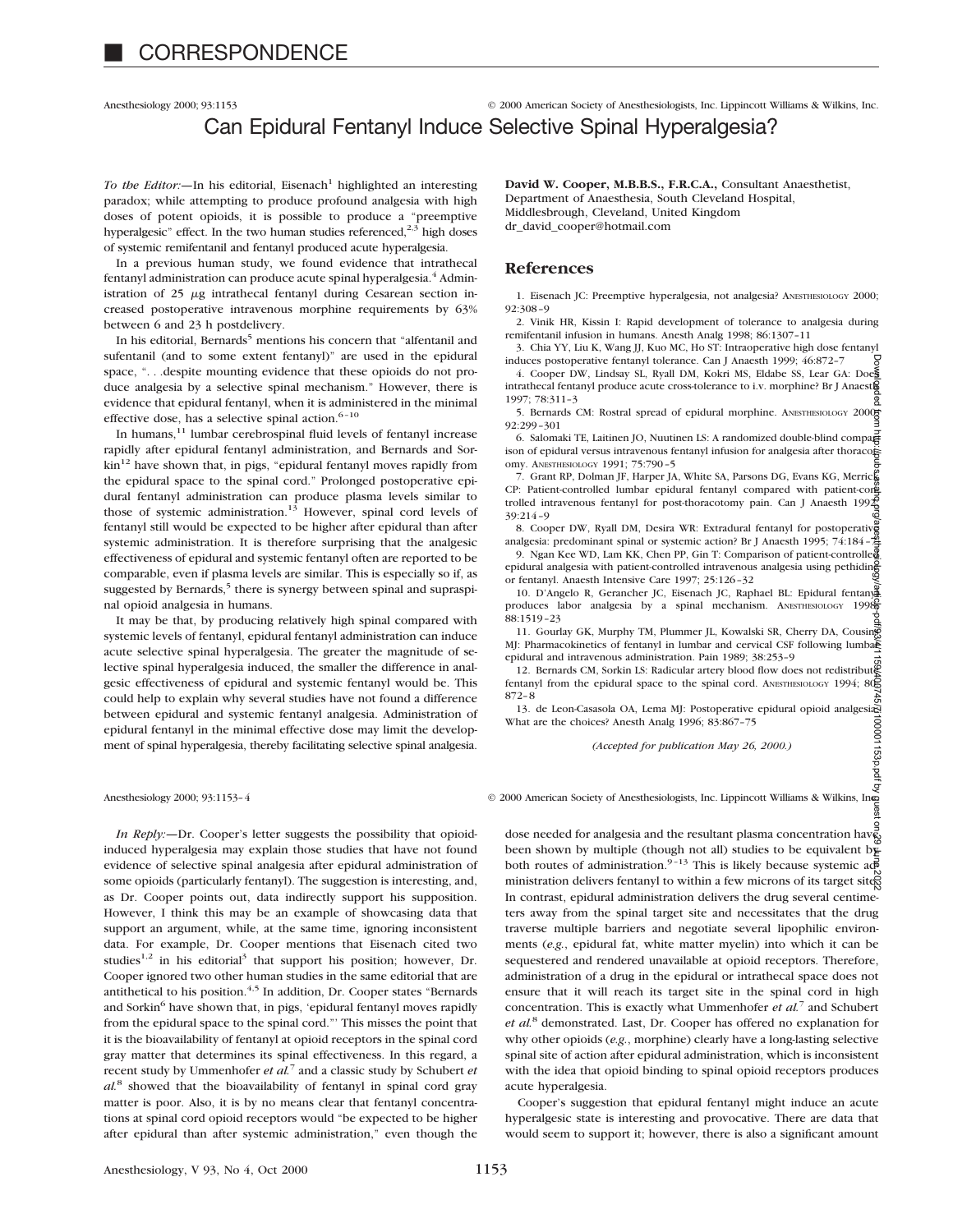**PEG** 

of data that does not support it. We are left with a question in need of interesting, well-designed, human studies to decide the issue.

**Christopher M. Bernards, M.D.,** Associate Professor, Department of Anesthesiology, University of Washington, Seattle, Washington chrisb@u.washington.edu

#### **References**

1. Chia YY, Liu K, Wang JJ, Kuo MC, Ho ST: Intraoperative high dose fentanyl induces postoperative fentanyl tolerance. Can J Anaesth 1999; 46:872–7

2. Vinik HR, Kissin I: Rapid development of tolerance to analgesia during remifentanil infusion in humans. Anesth Analg 1998; 86:1307–11

3. Eisenach JC: Preemptive hyperalgesia, not analgesia? [editorial; comment]. ANESTHESIOLOGY 2000; 92:308–9

4. Tverskoy M, Oz Y, Isakson A, Finger J, Bradley EL Jr, Kissin I: Preemptive effect of fentanyl and ketamine on postoperative pain and wound hyperalgesia (comments). Anesth Analg 1994; 78:205–9

5. Katz J, Clairoux M, Redahan C, Kavanagh BP, Carroll S, Nierenberg H, Jackson M, Beattie J, Taddio A, Sandler AN: High dose alfentanil pre-empts pain after abdominal hysterectomy. Pain 1996; 68:109–18

6. Bernards CM, Sorkin LS: Radicular artery blood flow does not redistribute fentanyl from the epidural space to the spinal cord. ANESTHESIOLOGY 1994; 80: 872–8

7. Ummenhofer WC, Arends RH, Shen DD, Bernards CM: Comparative spinal distribution and clearance kinetics of intrathecally administered morphine, fentanyl, alfentanil, and sufentanil (comments). ANESTHESIOLOGY 2000; 92:739–53

8. Schubert P, Teschemacher H, Kreutzberg G, Herz A: Intracerebral distribution pattern of radioactive morphine and morphine-like drugs after intraventricular and intrathecal injection. Histochemie 1970; 22:277–88

9. Guinard JP, Mavrocordatos P, Chiolero R, Carpenter RL: A randomized comparison of intravenous versus lumbar and thoracic epidural fentanyl for analgesia after thoracotomy (comments). ANESTHESIOLOGY 1992; 77:1108–15

10. Guinard JP, Carpenter RL, Chassot PG: Epidural and intravenous fentanyl produce equivalent effects during major surgery. ANESTHESIOLOGY 1995; 82:377–82

11. Loper KA, Ready LB, Downey M, Sandler AN, Nessly M, Rapp S, Badner N: Epidural and intravenous fentanyl infusions are clinically equivalent after knee surgery (comments). Anesth Analg 1990; 70:72–5

12. Ellis DJ, Millar WL, Reisner LS: A randomized double-blind comparison of epidural versus intravenous fentanyl infusion for analgesia after cesarean section (comments). ANESTHESIOLOGY 1990; 72:981–6

13. Glass PS, Estok P, Ginsberg B, Goldberg JS, Sladen RN: Use of patientcontrolled analgesia to compare the efficacy of epidural to intravenous fentanyl administration (comments). Anesth Analg 1992; 74:345–51 Downloaded from

*(Accepted for publication May 26, 2000.)*

## Anesthesiology 2000; 93:1154-5 © 2000 American Society of Anesthesiologists, Inc. Lippincott Williams & Wilkins, Inc. How to Open the Lung? The Unsolved Question We **Unsolved Question**<br>
We believe that an alveolar recruiting maneuver should be per-

*To the Editor:—*We read with interest the editorial by Bigatello *et al.*, 1 which described "protective" ventilatory techniques as part of an integral approach to the treatment of adult respiratory distress syndrome.

Some points, however, need to be addressed. Although it is reasonable to use tidal volumes less than 8 ml/kg and to keep the plateau pressure less than 30 cm  $H_2O$ , it is more important to avoid shear forces "opening-collapsed" that are repetitively generated in the small airway during the respiratory cycle. The use of different maneuvers to open a collapsed lung and to keep the lung open was postulated years ago.<sup>2</sup> The optimal method of alveolar recruitment, however, is a subject of controversy.

Bigatello *et al.* discussed two possible methods to obtain alveolar recruitment. The first was the "open-lung approach" of Dr. Amato.<sup>3</sup> We believe that this strategy does not obtain alveolar-opening pressures. A peak airway pressure of  $40 \text{ cm H}_2\text{O}$  is enough to recruit completely a healthy lung; but higher pressures are necessary to open the lung of a patient with adult respiratory distress syndrome. In addition, to avoid lung collapse, the open-lung approach applies a positive end-expiratory pressure (PEEP) of 2 cm H<sub>2</sub>O above the lower inflexion point, as found on the inspiration curve of the volume–pressure loop. Rimensberg *et al.*<sup>4</sup> while studying the expiration part of the volumepressure curve, clearly demonstrate that the level of PEEP needed to avoid collapse was lower than the lower inflexion point. The open lung approach, therefore, overestimates the level of PEEP necessary to avoid collapse, which increases the peak airway pressure and limits the appropriate carbon dioxide clearance.

The second method, described by Pelosi *et al.*, <sup>5</sup> is the sigh. The *sigh* is a method to increase the functional residual capacity during general anesthesia. Later, by extension, it was applied to a critically ill patient undergoing mechanical ventilation. Even when this strategy did not prove to be beneficial for patients,<sup>6</sup> it was included as a ventilatory mode in most of the ventilators at the time. To apply this strategy, volume-control ventilation was used, which doubled (and sometimes more than doubled) the tidal volume.

We believe this is an erroneous strategy. We believe the concept of recruiting the collapsed lung by increasing inspiratory pressures, but we disagree about the use of a volume-controlled method without limitation of the maximal level of pressure, which can increase ephitelial–alveolar damage.7

formed in consideration of the following key points:

- 1. Use a pressure-controlled method or a volume-controlled mode with limited pressure. This will allow the maximal peak inspirator pressure to be set to avoid iatrogenic lung damage.
- 2. Reach the critical alveolar pressure by setting the peak inspirator  $\dot{g}$ pressure. The critical alveolar-opening pressure is approximately 40 cm H<sub>2</sub>O in a healthy lung<sup>8</sup> and approximately 55 cm H<sub>2</sub>O in  $\frac{5}{46}$ diseased lung.<sup>2</sup>
- 3. Avoid shear-force lesions by limiting pressure and volume differences in the airway during the respiratory cycle. To do this, PEEP increments should be parallel to peak inspiratory pressure increments, and the respiratory rate should be adjusted to limit the tidal volume to 10 ml/kg. Downloaded from http://pubs.asahq.org/anesthesiology/article-pdf/93/4/1159/400745/7i100001153p.pdf by guest on 29 June 2022
- 4. Maintain ventilation with these parameters during an adequate period of time: 10–20 respiratory cycles are sufficient. ġ
- 5. Decrease the peak airway pressure and return the ventilator setting to that used before maneuver; keep PEEP above the collapse pressure.

This alveolar recruitment strategy has proven to be useful in patients This alveolar recruitment strategy has proved as  $\frac{1}{2}$  and it is used in with healthy lungs undergoing general anesthesia,<sup>8</sup> and it is used in many critical care units. 2022

#### **Gerardo Tusman, M.D.**, Department of Anesthesiology **Elsio Turchetto, M.D.**

**Alicia Rodriguez, M.D.,** Department of Critical Care Medicine, Hospital Privado de Comunidad, Mar del Plata, Argentina hpc-quir@argenet.com.ar

#### **References**

1. Bigatello LM, Hurford WE, Pesenti A: Ventilatory management of severe acute respiratory failure for Y2K. ANESTHESIOLOGY 1999; 91:1567–70

2. Lachmann B: Open up the lung and keep the lung open. Intensive Care Med 1992; 118:319–21

3. Amato MBP, Barbas CSV, Medeiros DM, Schettino GPP, Filho GL, Kairalla RA, Deheinzelin D, Morais C, Fernandes EO, Takagaki TY, Carvalho CRR: Beneficial effects of the "Open Lung Approach" with low distending pressures in acute respiratory distress syndrome. Am J Respir Crit Care Med 1995; 152: 1835–46

4. Rimensberger PC, Cox PN, Frndova H, Bryan AC: The open lung during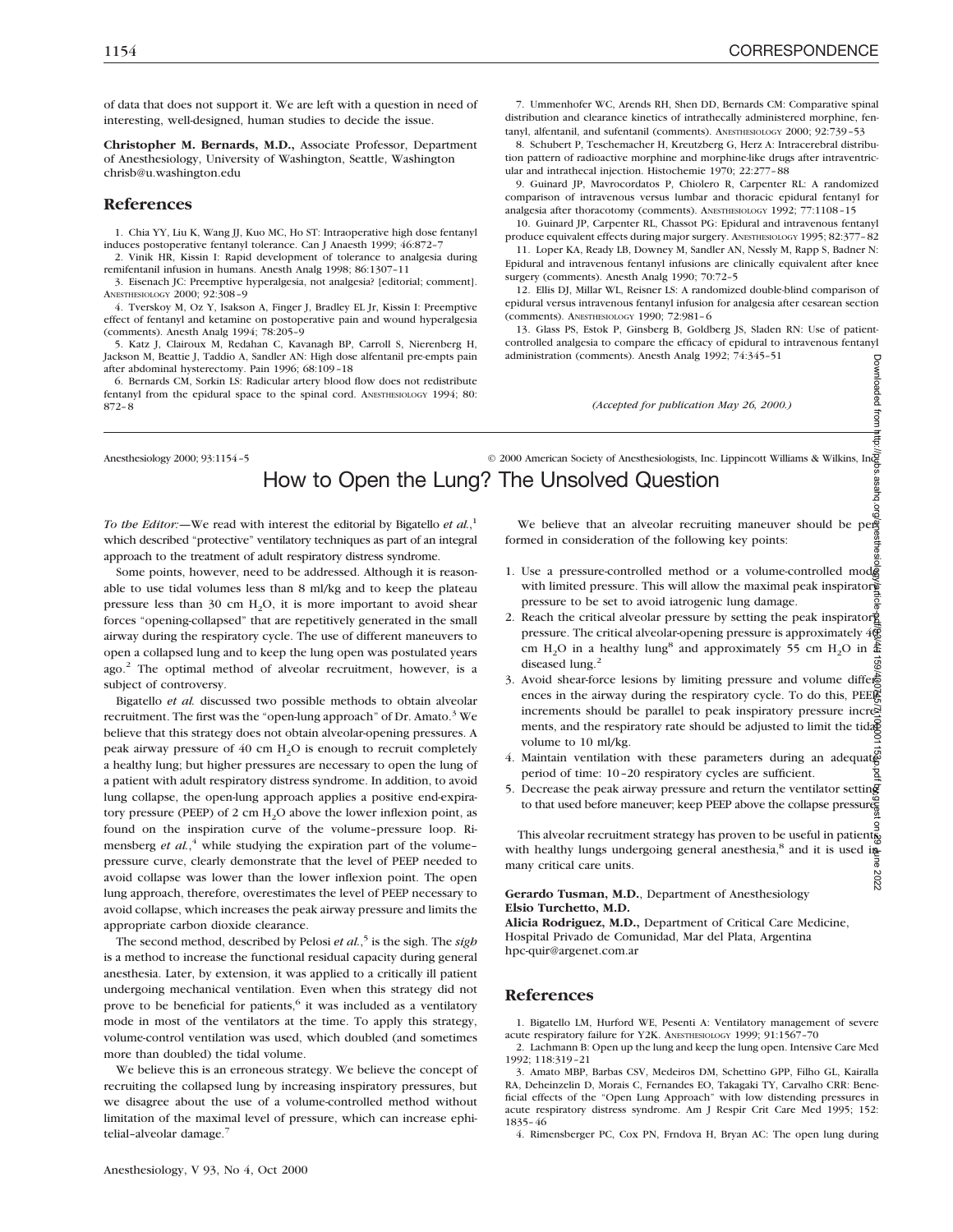small tidal volume ventilation: Concepts of recruitment and "optimal" positive end-expiratory pressure. Crit Care Med 1999; 27:1946–52

5. Pelosi P, Cadringher P, Bottino N, Panigada M, Carrieri F, Riva E, Lissoni A, Gattinoni L: Sigh in acute respiratory distress syndrome. Am J Respir Crit Care Med 1999; 159:872–80

6. Housley E, Louzda N, Becklake M: To sigh or not to sigh. Am Rev Respir Dis 1970; 101:611–2

7. Dreyfuss D, Saumon G: Role of tidal volume, functional residual capacity,

*In Reply:—*The letter from Tusman *et al.* emphasizes the main message of our editorial about mechanical ventilation for acute respiratory failure; that is, the importance of recruiting collapsed alveoli and limiting further lung damage.<sup>1</sup> Their letter also states that the best method of implementing these concepts is not yet agreed on.

Tusman et al. suggest that Dr. Amato's "open-lung approach"<sup>2</sup> does not reach sufficient alveolar pressure and applies excessive levels of positive end-expiratory pressure. We are not so certain. We do not know what the ideal level of airway pressure should be at the beginning and at the end of a mechanical breath for a patient with adult respiratory distress syndrome. Because of the regional heterogeneity present in the lungs of many patients with adult respiratory distress syndrome, "ideal" ventilating pressures probably vary considerably among patients and over the course of the disease.

They suggest that Dr. Pelosi's strategy of repeated sighs is a "resuscitation of an abandoned method proven to be dangerous to the lungs." We disagree. Sighs never have been shown to be dangerous. Although a sustained alveolar pressure of 60 cm  $H_2O$  may injure the lung, it is unclear whether such pressure is injurious when applied for a very brief period of time, as is done during a recruitment maneuver. In one physiologic study, the "repeated sighs" strategy was reported to be effective and safe<sup>3</sup> and therefore worthy of further consideration.

Tusman *et al.* propose their prescription for mechanical ventilation. We offer the following comments:

- 1. Limiting peak inspiratory pressure appears to be no better than limiting end-inspiratory volume. Pressure-control ventilation does not appear to be inherently superior to volume-control ventilation.<sup>4</sup> Ventilator-induced alveolar damage is caused by excessive shear forces that result from pressure and volume.
- 2. The "critical alveolar pressure" of the diseased lung is not 55 cm H2O. This value is not known and is likely to vary among different areas of the lung and during different phases of the evolution of acute respiratory failure.

and end-inspiratory volume in the development of pulmonary edema following mechanical ventilation. Am Rev Respir Dis 1993; 148:1194–203

8. Tusman G, Böhm SH, Vazquez da Anda G, do Campo J, Lachmann B: "Alveolar Recruitment Strategy" improves arterial oxygenation during general anaesthesia. Br J Anaesth 1999; 82: 8–13

*(Accepted for publication May 31, 2000.)*

Anesthesiology 2000; 93:1155  $\degree$  2000 American Society of Anesthesiologists, Inc. Lippincott Williams & Wilkins, Inc.

3. We know of no evidence that supports the suggestion that positive end-expiratory pressure increments should be parallel to peak inspiratory pressure increments and that 10 ml/kg tidal volumes are safe. Based on accumulating evidence, they may be injurious. $4$ 

The intent of our editorial was to communicate to interested clinicians that the way we deliver mechanical ventilation to patients with acute respiratory failure has changed considerably during the past  $1\overline{6}$ yr. We purposefully did not attempt to dictate specific values of pressure or volume to be used or to be avoided because these values are not known. Only the rigorous testing of physiologically sound hypotheses will improve our ability to treat patients who have acute respiratory failure. Downloaded from http://pubs.asahq.org/anesthesiology/article-pdf/93/4/1159/400745/7i100001153p.pdf by guest on 29 June 2022

**Luca M. Bigatello, M.D.,** Assistant Professor

**William E. Hurford, M.D.,** Associate Professor, Department of Anesthesia, Massachusetts General Hospital, Boston, Massachusetts **Antonio Pesenti, M.D.,** Professor of Anesthesia, Universita´ degli Studi di Milano, Ospedale San Gerardo, Monza, Italy lbigatello@partners.org

#### **References**

1. Bigatello LM, Hurford WE, Pesenti A: Ventilatory management of acute respiratory failure for Y2K. ANESTHESIOLOGY 1999; 91:1567–70

 $\frac{20}{2}$ <br>2. Amato M, Barbas C, Medeiros D, Magaldi R, Schettino G, Lorenzi-Filho G, Kairalla R, Deheinzelin D, Munoz C, Oliveira R, Takagaki TY, Carvalho CR: Effecto of a protective ventilation strategy on mortality in the acute respiratory distress syndrome. New Eng J Med 1998; 338:347–54

3. Pelosi P, Cadringher P, Bottino N, Panigada M, Carrieri F, Riva E, Lissoni A, Gattinoni L: Sigh in acute respiratory distress syndrome. Am J Respir Crit Care Med 1999; 159:872–80

4. Adult Respiratory Distress Syndrome (ARDS)–Network: Ventilation with lower tidal volumes as compared with traditional tidal volumes for acute lung injury and the acute respiratory distress syndrome. New Engl J Med 2000;<br>342:1301-8<br>(*Accepted for publication May 31, 2000.*) 342:1301–8

*(Accepted for publication May 31, 2000.)*

Anesthesiology 2000; 93:1155–6 © 2000 American Society of Anesthesiologists, Inc. Lippincott Williams & Wilkins, Inc. New Reserved Analy Mixture Pulmonary Aspiration of a Milk-Cream Mixture Pulmonary Aspiration of a Milk–Cream Mixture

*To the Editor:—*I read with interest the report by Brodsky *et al.*<sup>1</sup> regarding pulmonary aspiration of a milk–cream mixture in an adult. I concur with the authors that a delay would have been appropriate, had the anesthesiologist been aware of the recent ingestion of the mixture.

In reference to pediatric practice, the authors cite the recommendation of Litman<sup>2</sup> that at least 3 h elapse between breast feeding and surgery. More recently, Ferrari<sup>3</sup> reported the results of a survey of hospitals listed in the second edition of the *Directory of Pediatric Anesthesia Fellowship Positions.* This survey showed that most of the institutions have a 4-h restriction for breast milk and a 6-h restriction for nonhuman formula before surgery. The same guidelines are reflected in the recently published *American Society of Anesthesiologists Practice Guidelines for Preoperative Fasting*. 4

There is evidence that nonhuman milk is cleared more slowly from the stomach than is breast milk.<sup>5,6</sup> From the anesthesia perspective, therefore, it would seem prudent to allow at least a 6-h interval before induction of anesthesia in patients who are fed a milk–cream mixture. Because of the high fat content of cream and the compromised nature of patients with a chylothorax, it also would be advisable to perform a rapid-sequence induction in this situation.

The only drawback to waiting 6 h before induction of anesthesia is that the flow of chyle may be past its peak by the time the surgeons expose the thoracic duct. This must be weighed against the risk of pulmonary aspiration, which may, as Brodsky *et al.*<sup>1</sup> reported, be life-threatening.

**Robin G. Cox, M.B., B.S., F.R.C.A., F.R.C.P.C.**, Associate Professor of Anesthesia, Division of Paediatric Anaesthesia, Alberta Children's Hospital, Calgary, Alberta, Canada robin.cox@crha-health.ab.ca

ġ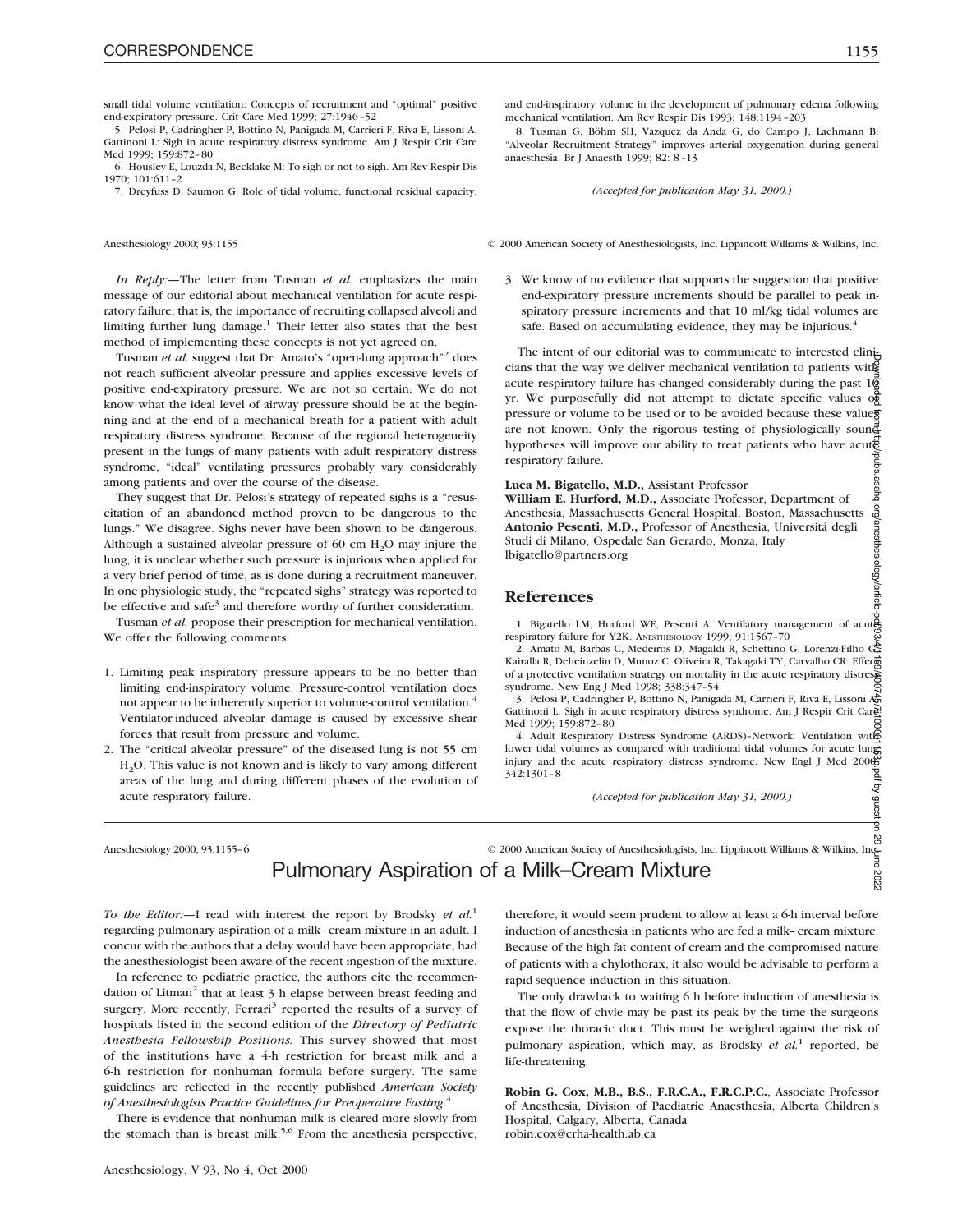#### **References**

1. Brodsky JB, Brock-Utne AJ, Levi DC, Ikonomidis JS, Whyte RI: Pulmonary Aspiration of a Milk/Cream Mixture. ANESTHESIOLOGY 1999; 91:1533–4

2. Litman RS, Wu CL, Quinlivan JK: Gastric volume and pH in infants fed clear liquids and breast milk prior to surgery. Anesth Analg 1994; 79:482–5

3. Ferrari LR, Rooney FM, Rockoff MA: Preoperative fasting practices in pediatrics. ANESTHESIOLOGY 1999; 90:978–80

4. American Society of Anesthesiologists Task Force on Preoperative Fasting: Practice guidelines for preoperative fasting and the use of pharmacologic agents

Anesthesiology 2000; 93:1156 © 2000 American Society of Anesthesiologists, Inc. Lippincott Williams & Wilkins, Inc.

*(Accepted for publication June 1, 2000.)*

to reduce the risk of pulmonary aspiration: Application to healthy patients

5. Cavell B: Gastric emptying in infants fed human milk or infant formula. Acta

6. Tomomasa T, Hyman PE, Itoh K, Hsu JY, Koizumi T, Itoh Z, Kuroume T: Gastroduodenal motility in neonates: Response to human milk compared with

undergoing elective procedures. ANESTHESIOLOGY 1999; 90:896–905

### Pulmonary Aspiration of Milk and Cream: An Avoidable Complication

*In Reply:—*We have read with interest the case report by Brodsky *et al.*<sup>1</sup> We believe there are some important issues that are raised by this report.

Brodsky *et al.*<sup>1</sup> suggest that the usual steps recommended for reduction of aspiration risk probably are ineffective. Although the effectiveness of H<sub>2</sub>-receptor antagonists in reducing acidity in the presence of vagotomy is questionable, prokinetic agents have some theoretic potential benefit; the neutralization of any acid present with sodium citrate also would be beneficial. We also refute the notion that the Sellick maneuver is ineffective. After transhiatal esophagectomy, the cervical esophagogastric anastomosis is located endoscopically 19 or 20 cm from the upper incisors, 4 or 5 cm distal to the upper esophageal sphincter. Correctly applied cricoid pressure should be as effective in preventing passive regurgitation of intrathoracic gastric contents in a patient who underwent transhiatal esophagectomy as it is in any other patient. In our institution, we have significant experience with this procedure, $2$  and we frequently anesthetize patients for subsequent surgeries; it is standard practice to apply cricoid pressure during induction and intubation. We are unaware of significant cases of pulmonary aspiration in our patients and strongly recommend the use of cricoid pressure when anesthetizing patients who have undergone transhiatal esophagectomy.

*In Reply:—*We appreciate the letters by Cox and Harle *et al.* Because pulmonary aspiration of a milk–cream mixture is rare, our report was intended to describe the clinical course of this complication.<sup>1</sup>

Although the safe time interval for delaying anesthesia after oral ingestion of milk or cream is unknown in adult patients, Dr. Cox's suggestion of at least 6 h seems reasonable.

As we stated in our original report, we, similar to Harle *et al.*, believe that administration of this mixture through a jejunostomy tube is preferable because this would reduce the risk of pulmonary aspiration. Dr. Orringer has extensive experience with these patients, so it is reassuring to learn that he and his coauthors are unaware of significant cases of pulmonary aspiration in their patients after application of cricoid pressure. Based on their suggestions, we will continue to apply cricoid pressure to these patients, recognizing that even in healthy patients, this maneuver is not always effective.<sup>2</sup>

We also strongly endorse the use of a jejunostomy tube for the administration of milk and cream in these patients, for the same purpose of identifying the thoracic duct in cases of chyle leak. If the jejunostomy already has been removed or was not placed at the original operation, a Dobhoff feeding tube placed distal to the ligament of Treitz permits safe delivery of this mixture into the gut. Downloaded from http://pubs.asahq.org/anesthesiology/article-pdf/93/4/1159/400745/7i100001153p.pdf by guest on 29 June 2022

#### **Christopher Harle, F.R.C.A.**

Paediatr Scand 1981; 70:639–41

cow's milk formula. Pediatrics 1987; 80:434–8

**David Jones, F.R.C.A.,** Visiting Instructor, Department of Anesthesiology

**Mark B. Orringer, M.D.,** Professor and Head, Section of General Thoracic Surgery, University of Michigan, Ann Arbor, Michigan charle@umich.edu

#### **References**

1. Brodsky JB, Brock-Utne AJ, Levi DC, Ikonomidis JS, Whyte RI: Pulmonary aspiration of a milk/cream mixture. ANESTHESIOLOGY 1999; 91:1533–4

2. Orringer MB, Marshall B, Iannettoni MD: Transhiatal esophagectomy: Clinical experience and refinements. Ann Surg 1999; 230:392–400

*(Accepted for publication June 1, 2000.)*

Anesthesiology 2000; 93:1156  $\odot$  2000 American Society of Anesthesiologists, Inc. Lippincott Williams & Wilkins, Inc

**Jay B. Brodsky, M.D.,** Professor, Department of Anesthesia **Arne J. Brock-Utne, M.D.**, Resident, Department of Anesthesia **David C. Levi, M.D.**, Resident, Department of Anesthesia **John S. Ikonomidis, M.D.**, Resident, Department of Cardiovascular and Thoracic Surgery June 2022

**Richard I. Whyte, M.D.,** Associate Professor, Department of Cardiovascular and Thoracic Surgery, Stanford University Medical School, Stanford, California Jbrodsky@leland.stanford.edu

#### **References**

1. Brodsky JB, Brock-Utne AJ, Levi DC, Ikonomidis JS, Whyte RI: Pulmonary aspiration of a milk/cream mixture. ANESTHESIOLOGY 1999; 91:1533–4

2. Tournadre JP, Chassard D, Berrada KR, Bouletreau P: Cricoid cartilage pressure decreases lower esophageal sphincter tone. ANESTHESIOLOGY 1997; 86:7–9

*(Accepted for publication June 1, 2000.)*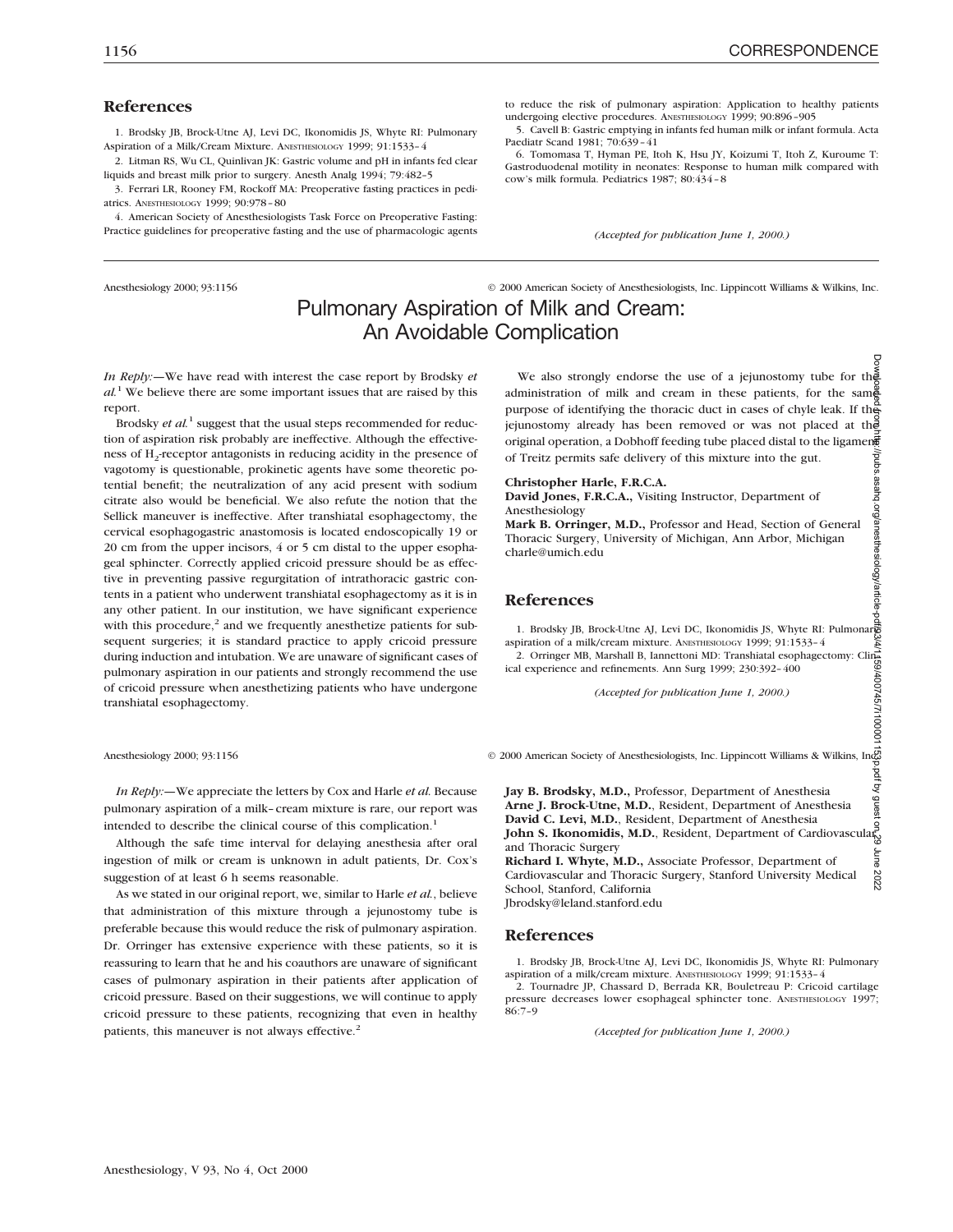Anesthesiology 2000; 93:1156 © 2000 American Society of Anesthesiologists, Inc. Lippincott Williams & Wilkins, Inc.

### Venous Air Embolism in Craniosynostosis Surgery: What Do We Want to Detect?

*To the Editor:—*We are greatly interested in the recent article by Faberowski *et al.*<sup>1</sup> that analyzed the incidence of venous air embolism (VAE) in a small series of children undergoing repair of craniosynostosis. We were very impressed by the 82.6% incidence of VAE detected by precordial Doppler monitoring. As stated in their article, this percentage was much higher than any previously reported incidence of VAE during craniectomy in infants. Harris *et al.*<sup>2</sup> used echocardiography for detection of VAE in infants undergoing craniectomy, some of whom were at risk of VAE because of major cranial malformations, and found what we considered to be a very high incidence of 66%. In our own experience, VAE occurred in only 3 of 130 children (2.6%) undergoing repair of craniosynostosis. $3$  In all cases, these patients had complex vault remodeling, heavy perioperative blood losses, and severe hypotension during VAE. None of these patients experienced postoperative consequences of VAE. Since that time, surgical prevention was enhanced, and no additional cases were noted in the previous 3 yr in more than 350 procedures.

It could be argued that the detection at our institution is only based on continuous end-tidal carbon dioxide monitoring, which is much less sensitive than Doppler monitoring. However, extrapolating from the results of Faberowski *et al.*, <sup>1</sup> the incidence of VAE that is detectable by capnography could be more than 40%; 23 times greater than in our experience. Minimal venous air embolisms probably occur very frequently during vault resection before the surgeon can apply efficiently bone wax. This risk of air entry is increased in the presence of hypovolemia related to abrupt blood losses. If a very sensitive monitor is used, these minimal and short-lasting episodes of VAE will be detected. In these conditions, it is not surprising that only 30% of the children experiencing VAE had related hypotension; but the question of the clinical implications of detecting such a small amount of air entry is not answered. In the study by Cucchiara *et al.*,<sup>4</sup> 36% of the adult patients in the sitting position and experiencing VAE had hypotension. In a similar pediatric population, we found an 85% incidence of

cardiovascular variations related to VAE,<sup>5</sup> which is in greater accordance with the reported incidence of hypotension related to VAE in pediatric patients.

The authors are to be congratulated for pointing out the problem of VAE during craniosynostosis repair. However, a possible conclusion drawn from this article could be that only 18% of the children undergoing craniosynostosis repair could be spared perioperative episodes of VAE that increase morbidity and mortality. This probably does not reflect the clinical practice of other centers with extensive experience with this type of surgery.

**Philippe G. Meyer, M.D.,** Staff Anesthesiologist **Dominique Renier, M.D.,** Professor of Neurosurgery **Gilles Orliaguet, M.D.,** Staff Anesthesiologist **Stephane Blanot, M.D.,** Staff Anesthesiologist Pierre Carli, M.D., Professor of Anesthesiology, Hùpital des Enfants Malades, Paris, France philippe.meyer@nck.ap-hop-paris.fr

#### **References**

1. Faberowski LW, Black S, Mickle JP. Incidence of venous air embolism during craniectomy for craniosynostosis repair. ANESTHESIOLOGY 2000; 92:20-3

2. Harris MM, Yemen TA, Davidson A, Strafford MA, Rowe RW, Sanders SP Rockoff MA. Venous air embolism during craniectomy in supine infants. ANES THESIOLOGY 1987; 67:816–9

3. Meyer P, Renier D, Arnaud E, Jarreau MM, Charron B, Buy E, Buisson C, Barrier G. Blood loss during repair of craniosynostosis. Br J Anaesth 1993; 71:854–7

4. Cucchiara RF, Bowers. Air embolism in children undergoing suboccipital craniotomy. ANESTHESIOLOGY 1982; 57:338–9

5. Meyer P, Cuttaree H, Charron B, Jarreau MM, Periè AC, Sainte-Rose C. Prevention of venous air embolism in paediatric neurosurgical procedures performed in the sitting position by combined use of MAST-suit and PEEP. Br  $\frac{4}{3}$ Anaesth 1994; 73:795–800

*(Accepted for publication June 9, 2000.)*

*In Reply:—*As noted in our article, the 82.6% incidence of venous air embolism (VAE) detected by precordial Doppler monitor during craniectomy is higher than previously reported.<sup>1</sup> However, it is not dramatically different from the incidence of 66% reported by Harris *et al.*, 2 who used a similarly sensitive monitor. One would expect the incidence of VAE to be higher when using a precordial Doppler monitor as compared with only end-tidal carbon dioxide (ETcO2) monitoring. In the current article, 51.6% of VAE episodes were associated with decreases in ET $co$ <sub>2</sub> (36% with ET $co$ <sub>2</sub> decrease only, and 15.6% with hypotension and decreased ETco<sub>2</sub>). However, I do not believe that in the absence of Doppler monitoring, these decreases in  $ETCO<sub>2</sub>$  would be diagnosed as episodes of VAE. I would expect that the majority of these episodes of decreased  $ETCO<sub>2</sub>$  not associated with changes in hemodynamic status would not be diagnosed and that a portion of those episodes with hypotension would also not be attributed to VAE. Therefore, I do not agree with the observation of Meyer *et al.* that extrapolation of our data would result in a 40% incidence of VAE if monitored with  $ETCO<sub>2</sub>$  only.

Our data agree with the suggestion of Meyer *et al.* that precordial Doppler monitoring detects transient episodes of small-volume VAE.

Anesthesiology 2000; 93:1157–8 © 2000 American Society of Anesthesiologists, Inc. Lippincott Williams & Wilkins, Inc. ġ

Even without detection, many of these episodes are likely to  $\overline{b}$ self-limited because the surgeons wax bone edges or proceed in other ways to obliterate sources of air entry as a routine part of the proces dure. However, use of the Doppler monitor allows the surgeon and the anesthesiologist to evaluate the success of these maneuvers. It is no $\overline{\mathfrak{s}}$ surprising that, in the study by Meyer *et al.*,<sup>3</sup> the incidence of hypotension during VAE is greater. The monitor used to detect VAE is less sensitive than precordial Doppler monitor, which results in the undetected transient, small VAE episodes and causes other episodes of VAE to progress to larger volumes of air entrained than before the diagnosis. In the study by Cucchiara *et al.*, 4 the incidence of hypotension with VAE was 69% in children, rather than 36%. It should be noted that these children were also in the sitting position. Precordial Doppler monitoring is a noninvasive monitoring tool that adds to the anesthesiologist's understanding of intraoperative events. Children undergoing craniosynostosis repair are subject to significant hemodynamic changes, including VAE and significant blood loss. The major advantage of precordial Doppler monitoring is that it allows the diagnosis of potentially dangerous VAE before it becomes clinically significant. Downloaded from http://pubs.asahq.org/anesthesiology/article-pdf/93/4/1159/400745/7i100001153p.pdf by guest on 29 June 2022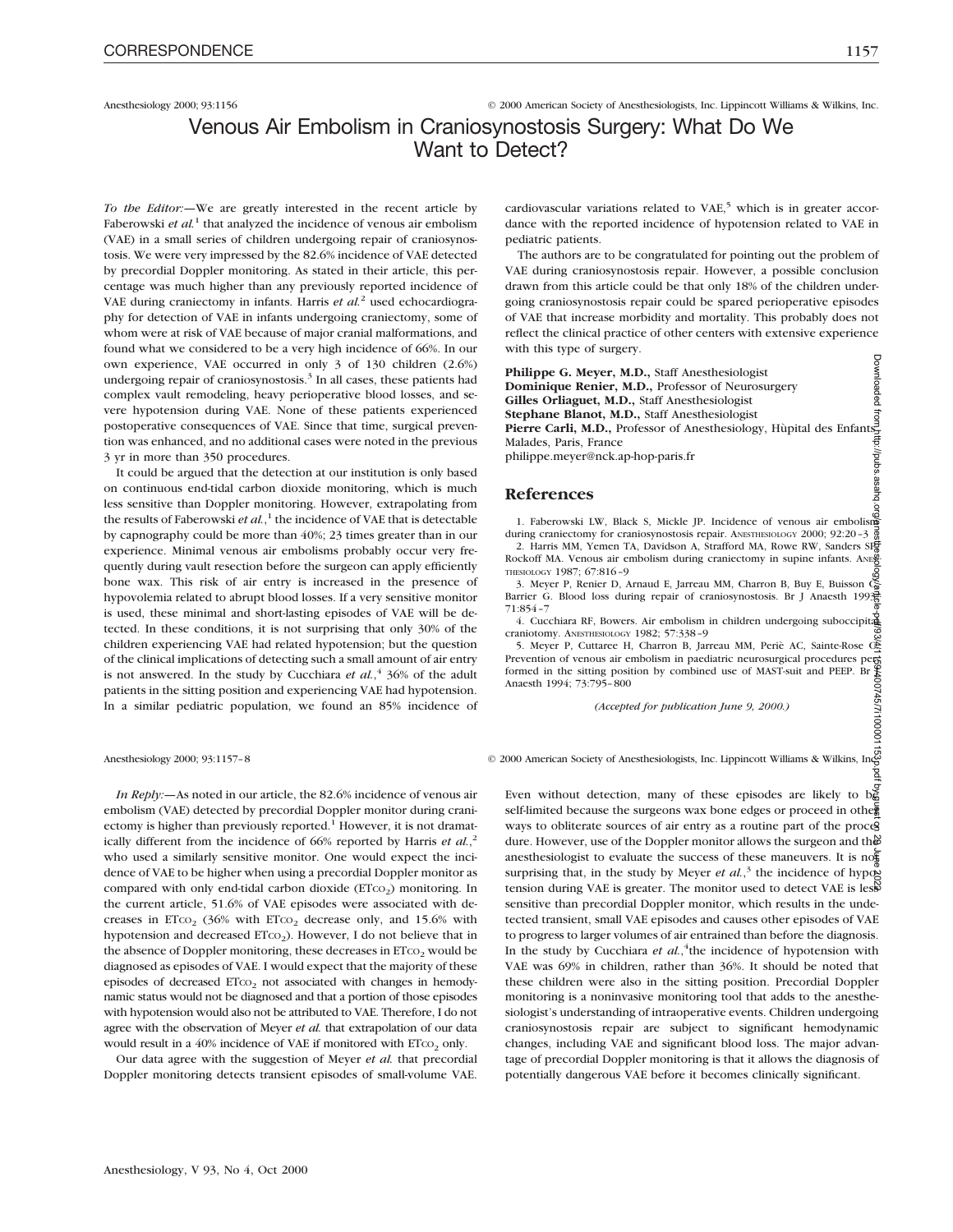**Susan Black, M.D.,** Professor, Department of Anesthesiology, University of Alabama School of Medicine, Birmingham, Alabama black@anest.2.anest.ufl.edu

#### **References**

1. Faberowski LW, Black S, Mickle JP: Incidence of venous air embolism during craniectomy for craniosynostosis repair. ANESTHESIOLOGY 2000; 92;20-3

2. Harris MM, Yemen TA, Davidson A, Strafford MA, Rowe RW, Sanders SP, Rockoff MA: Venous air embolism during craniectomy in supine infants. ANES-THESIOLOGY 1987; 67;816–9

3. Meyer P, Cuttaree H, Charron B, Jarreau MM, Perie AC, Sainte-Rose C: Prevention of venous air embolism in paediatric neurosurgical procedures performed in the sitting position by combined use of MAST-suit and PEEP. Br J Anaesth 1994;73;795–800

4. Cucchiara RF, Bowers B: Air embolism in children undergoing suboccipital craniotomy. ANESTHESIOLOGY 1982;57;388–9

*(Accepted for publication June 9, 2000.)*

### Anesthesiology 2000; 93:1158 © 2000 American Society of Anesthesiologists, Inc. Lippincott Williams & Wilkins, Inc. *In Vitro* Model for Cardiac Function under Xenon Anesthesia

*To the Editor:—*It is with interest that we read the study by *Stowe et*  $al<sup>1</sup>$  that evaluates the effects of xenon on isolated guinea pig hearts and cation currents in isolated cardiomyocytes. We agree fully with the authors that xenon anesthesia may be beneficial for patients with cardiac disease who cannot tolerate the depressant effects of commonly used gas anesthetics. However, we would like to express our concerns regarding two points of the methods used in this study. First, in the current work, the halothane and sevoflurane concentrations are measured, but, for xenon, the authors' description informs us that "after vigorous shaking (the gas mixture and the bath solution) for several minutes to facilitate equilibration, oxygen partial pressure was verified to be near 150 mmHg at one atmosphere."<sup>1</sup> They seem to conclude that after determination of the oxygen partial pressure, the rest, *i.e.*, 610 mmHg at one atmosphere, must be xenon. However, if one tries to show that xenon does not alter cardiac functions, it seems prudent to determine the xenon concentration in the chamber and in the erythrocyte–Krebs–Ringer's solution. Otherwise, it cannot be excluded that, in the current study, an alteration of cardiac functions could not be shown because a full equilibration of xenon gas mixture with the perfusion medium was not reached during the experiment.

A second minor issue is the isolated heart preparation; the Langendorff heart procedure, perfused with crystalloid buffer and gassed with carbogen (*i.e.*,  $95\%$  O<sub>2</sub> and  $5\%$  CO<sub>2</sub>), is certainly a commonly accepted experimental setting.<sup>2</sup> Replacing the carbogen with 20%  $O_2$  and 80% N<sub>2</sub> for equilibration of the cristalloid buffer yields an established model for hypoxia in isolated hearts. $3$  In the blood-perfused Langendorff model, the isolated heart usually is perfused with blood from an anesthetized support animal, *i.e.*, with blood at physiologic hemoglobin and hematocrit concentrations.<sup>4,5</sup> The experimental setting used in the presented work with crystalloid buffer supplemented with erythrocytes at a concentration of 2.8 g hemoglobin/100 ml equilibrated with an oxygen fraction of 0.2 is not widely used, as far as we know. Although we estimate a sufficient oxygen supply from venous oxygen

*In Reply:—*We appreciate the interest expressed by Drs. Schroth, Reyle-Hanh, and Rossaint with regard to our recent article. First, using a Marquette Gas Analyzer (Model 1100; Marquette Gas Analysis Corp., St. Louis, MO), we verified that the oxygen and nitrogen fractions were approximately 20 and 40%, respectively, and 20 and 0%, respectively, to give estimated xenon fractions of 40 and 80%, respectively, in the gas reservoir bags. In addition, effective xenon concentrations in solutions were verified by placing the samples and xenon standards into sealed 1-ml vials and conducting a head-space analysis using the H-P 5989 MS-ENGINE Mass Spectrometer (Hewlett-Packard, Palo Alto, CA).

The second concern was that the hearts might become hypoxic with 20% oxygenated perfusate solution, despite the presence of approximately 2.8 g hemoglobin/100 ml perfusate. Most Langendorff preparatension and calculation of the oxygen capacity, the systolic left ventricle pressure is lower than expected for a guinea pig Langendorff model. Possible reasons for this observation are a general lack  $\sigma \tilde{E}$  $oxygen$  or an inhomogenous perfusion of the myocardium. The aug thors discuss low calcium as a cause for the low left ventricle pressure. nevertheless, hypoxia should have been excluded. Determination of venous lactate or establishment of an additional control group perfused with the erythrocyte-Krebs-Ringer's solution and equilibrated with carbogen would have been easy to realize and very convincing. Downloaded from http://pubs.asahq.org/anesthesiology/article-pdf/93/4/1159/400745/7i100001153p.pdf by guest on 29 June 2022

Because of the general interest in this subject, we would appreciate any further information the authors could provide.

**Sylvia Schroth, M.D.,** Staff Anesthesiologist

**Matthias Reyle-Hahn, M.D.,** Chief Staff Anesthesiologist **Rolf Rossaint, M.D.,** Professor and Chairman, Department of Anesthesia, Technical University Aachen, Aachen, Germany sgillessen@post.klinikum.rwth-aachen.de

#### **References**

1. Stowe DF, Rehmert GC, Kwok W, Weigt HU, Georgieff M, Bosnjak Zt ¥enon does not alter cardiac function or major cation currents in isolated guine<br>Pig hearts or myocytes. ANESTHESIOLOGY 2000; 92:516-22<br>2. Opie LH: Adequacy of oxygenation of isolated perfused rat hearts. Basic Re§

Cardiol 1984; 79:300–6

3. Decking UKM, Reffelmann T, Schrader J, Kammermeier H: Hypoxia-ing 3. Decking UKM, Reffelmann T, Schrader J, Kammermeier H: Hypoxia-induced activation of KATP channels limits energy depletion in the guinea pig heart. Am J Physiol 1995; 296:H734–42

4. Sandhu R, Diaz RJ, Wilson GJ: Comparison of ischemic preconditioning in blood perfused and buffer perfused isolated heart modell. Cardiovasc Res 1993; 27:602–7

5. Lawson CS, Avkiran M, Shattock MJ, Coltart DJ, Hearse DJ: Preconditioning and reperfusion arrhythmias in the isolated rat heart: true protection or temporal shift in vulnerability? Cardiovasc Res 1993;27:2278–81

*(Accepted for publication June 20, 2000.)*

Anesthesiology 2000; 93:1158–9 © 2000 American Society of Anesthesiologists, Inc. Lippincott Williams & Wilkins, Inc.

tions that are not perfused with crystalloid solutions are perfused with washed erythrocytes obtained from other species. As the authors pointed out, the venous oxygen tension and *p*H do not suggest hypoxia. Oxygen consumption of Langendorff hearts is approximately 50–70% of *in vivo* hearts, and lactate is not produced with carbogen equilibrated in crystalloid perfusate. This is caused in part by the lack of kinetic (stroke) work and decreased potential (isometric) work. Nevertheless, in our erythrocyte-perfused hearts, we conducted a control experiment suggested by the authors; that is, erythrocyte perfusion of hearts with  $95\%$  and  $5\%$  CO<sub>2</sub> before switching to the reservoirs containing  $20\%$  O<sub>2</sub>. The change from 95% to 20%  $O<sub>2</sub>$  produced no appreciable change in left ventricular pressure, and so we doubt that the hearts became hypoxic. However, we believe that the use of erythrocyte solution might result in a lower left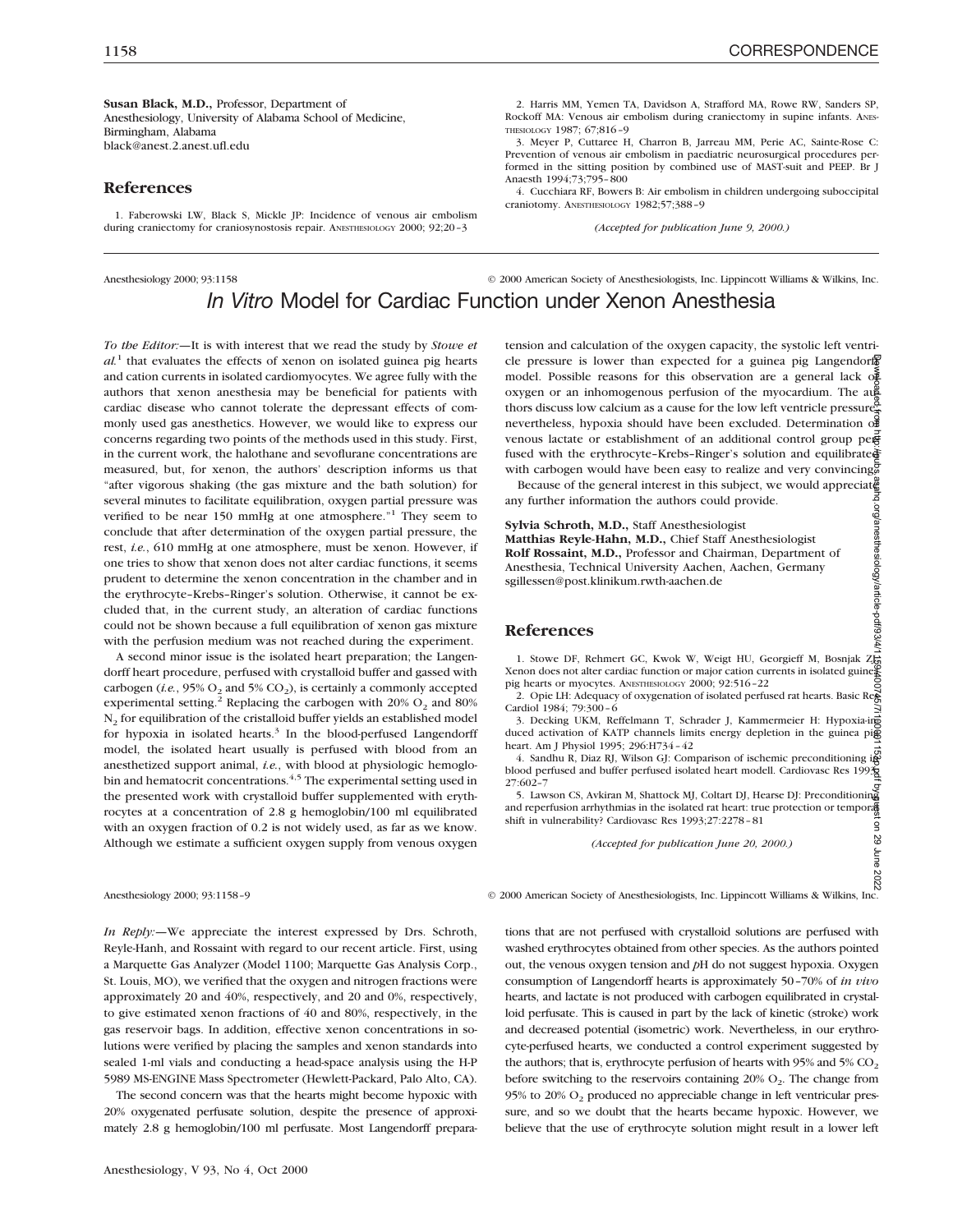ventricular pressure because of buffering of the calcium in the solution. A small increase in viscosity may also contribute to somewhat lower left ventricular pressure.

**David F. Stowe, M.D., Ph.D.,** Professor **Zeljko J. Bosnjak, Ph.D.,** Professor, Departments of Anesthesiology and Physiology, Medical College of Wisconsin **Georg C. Rehmert, M.D.,** Postdoctoral Research Fellow **Wai-Meng Kwok, Ph.D.,** Assistant Professor

Anesthesiology 2000; 93:1159 © 2000 American Society of Anesthesiologists, Inc. Lippincott Williams & Wilkins, Inc.

**Henry U. Weigt, M.D.,** Postdoctoral Research Fellow, Department of Anesthesiology, Medical College of Wisconsin, Milwaukee,

**Michael Georgieff, M.D.,** Professor and Chairman, Department of

*(Accepted for publication June 20, 2000.)*

Anesthesiology, University of Ulm, Ulm, Germany

## Combination of Two Standard Pneumatic Calf Compression Devices to Fit the Morbidly Obese

Wisconsin

zbosnjak@mcw.edu

*To the Editor:—*Morbidly obese patients undergoing procedures with general anesthesia are at increased risk for deep venous thrombosis (DVT) and subsequent pulmonary embolism. Because of the extreme lower extremity dimension in these patients, properly fitting pneumatic compression devices for the prevention of DVT may not be available. We describe how this problem can be resolved by the combination of two standard-size pneumatic compression cuffs for which inflation is regulated by a single pump.

A 50-yr-old man was scheduled for elective ventral hernia repair during general anesthesia. The patient had multiple high risk factors for the development of DVT: history of DVT, chronic lower extremity phlebitis, morbid obesity (245 kg), and anesthesia was anticipated to last longer than 30 min.<sup>1</sup> Immediately before the procedure, it was noted that the standard-size Flowtron pneumatic compression cuff (Huntleigh Healthcare, Manalapan, NJ) was too small for the circumference of the patient's calf. Because it was believed to be important to provide this regimen of prophylaxis in the patient, two standard-size Flowtron single-chamber cuffs were joined using Velcro closures (Velcro Industries B.V., Manchester, NH) and applied to each calf (Fig. 1). The two hoses from this assembly were then connected to the two hoses of a Flowtron pump. Because the Flowtron pump alternates inflation between the two hoses, this approach created a dual-chamber sequential cuff and allowed for proper fitting to the large-circumference calf. Postoperatively, the patient was administered subcutaneous heparin for DVT prophylaxis. Clinical signs of DVT or pulmonary embolism were not observed in this patient throughout his 5-day hospital stay and 2-month follow-up period.

Pneumatic compression is a safe and cost-effective method that is equally as effective as heparin for the prevention of  $DVT$ .<sup>1</sup> Compression therapy augments peak venous velocity in the deep venous system by 87–302%, reduces stasis, and stimulates intrinsic thrombolytic activity.<sup>2,3</sup> To evaluate the effectiveness of compression therapy using the aforementioned combination of two standard-size Flowtron single chamber cuffs, Doppler flow velocities were measured in a morbidly obese volunteer (213 kg; calf circumference, 56 cm). The positive effect of this approach was confirmed; peak venous velocity was augmented from 19.1 to 31.4 cm/s (164%) per compression in the femoral vein and from 11.0 to 30.6 cm/s (278%) per compression in the greater saphenous vein.

In conclusion, the approach we describe allows for effective pneumatic compression therapy in morbidly obese patients in whom standard-size compression cuffs are inadequate.

**James H. Chung, M.D.,** Associate Clinical Professor of

**Maximilian W. B. Hartmannsgruber, M.D.,** Assistant Professor of

**Fig. 1. Combination of two standard-size calf Flowtron single-**

maximilian.hartmannsgruber@yale.edu

**Kimberly A. Winslow, C.R.N.A.**

**chamber cuffs using Velcro closures.**

#### **References**

Anesthesiology

1. Soderdahl DW, Henderson SR, Hansberry KL: A Comparison of intermittent pneumatic compression of the calf and whole leg in preventing deep venous thrombosis in urological surgery. J Urol 1997; 157:1774–6

2. Westrich GH, Specht LM, Sharrock NE, Windsor RE, Sculco TP, Haas SB, Trombley JF, Peterson M: Venous haemodynamics after total knee arthroplasty. Evaluation of active dorsal to plantar flexion and several mechanical compression devices. J Bone Joint Surg (Br) 1998; 80-B:1057–66

3. Camerota AJ, Chouhan V, Harada RN, Sun L, Hosking J, Veermansunemi R, Camerota AJ Jr, Schlappy D, Rao AK: The fibrinolytic effects of intermittent pneumatic compression: Mechanism of enhanced fibrinolysis. Ann Surg 1997; 226:306–13

Support was provided solely from institutional and/or departmental sources. *(Accepted for publication May 18, 2000.)*



Anesthesiology **Albert C. Perrino, Jr., M.D.,** Associate Professor of Anesthesiology, Department of Anesthesiology, VA Connecticut Healthcare System, Yale University School of Medicine, New Haven, Connecticut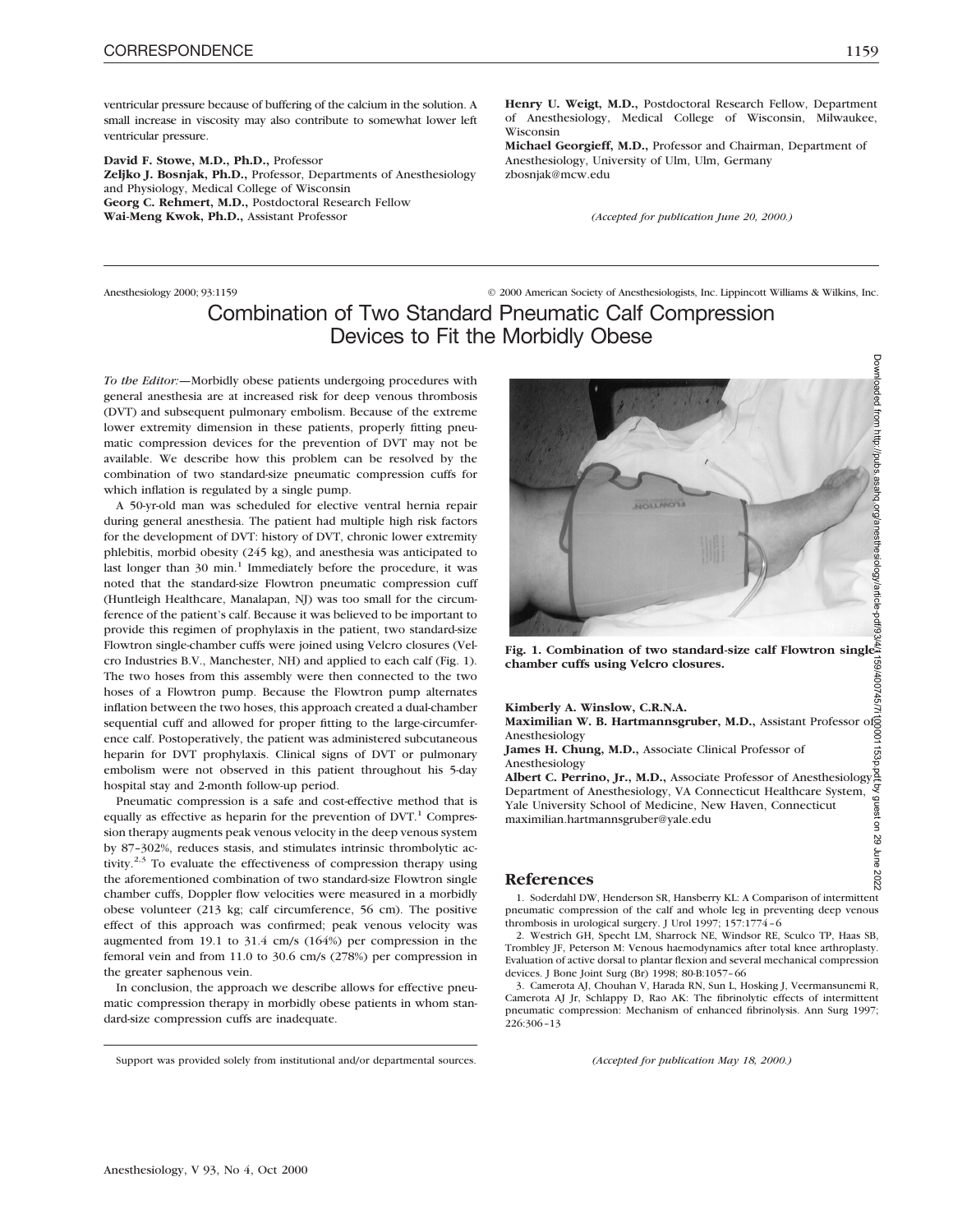Anesthesiology 2000; 93:000 – 000 **CERC 2000** American Society of Anesthesiologists, Inc. Lippincott Williams & Wilkins, Inc.

### Henry Isaiah Dorr Was the First Person to Hold the Title Professor of Anaesthesia

*To the Editor:—*While conducting research for a comprehensive biography of Henry Isaiah Dorr and the Henry Isaiah Dorr Chair of Research and Teaching in Anaesthetics and Anaesthesia at Harvard University, which is the world's first endowed professorship in anesthesia, $1$  we recognized the startling finding that Dorr appears to have been the first person to hold the title Professor of Anaesthetics and Anesthesia.

Dorr attended courses at Harvard University from 1869 to 1870 and then embarked on a career as a dentist. From 1875 to 1876, he was a student at the Philadelphia Dental College and earned the doctor of dental surgery degree. He joined the faculty as Demonstrator and was promoted to Adjunct Professor of Dentistry in 1878. Later that same year, a new professorship of Clinical Dentistry was established, and Dorr was appointed. In 1889, his title changed to Professor of the Practice of Dentistry, Anaesthetics and Anaesthesia. This is confirmed by letterhead with the date March 14, 1896, which lists the faculty and their titles (Fig. 1).

The earliest previously known appointment of Professor of Anesthesia was that of T. S. Buchanan at the Flower School of Medicine in New York City in 1905.<sup>2</sup> Dorr's appointment predated that of Buchanan by 16 yr. Little is discoverable of Dorr's specific contributions to anesthetic science and practice, but he may have established the first systematic courses of instruction in this discipline.<sup>3</sup>

On December 13, 1926, 37 yr after his initial appointment as Professor of Anaesthesia and Anaesthetics, the Board of Trustees of Tem-

ple University, which the Philadelphia Dental School joined in 1907 to create the Temple University School of Dentistry, elected Dorr Emeritus Professor of Anesthesia and Anesthetics. This may represent another world first for him and for the academic anesthesia community.

Dorr proposed the establishment of an endowed Chair in Anaesthetics and Anaesthesia in a letter to President A. Lawrence Lowell of Harvard College on November 7, 1910. The president and fellows formally established the chairship on February 17, 1917. It was occupied for the first time by Henry K. Beecher, M.D., on July 1, 1941.

**Edward Lowenstein, M.D.,** Henry Isaiah Dorr Professor of Anaesthesia, Professor of Medical Ethics, Harvard Medical School, Provost, Department of Anesthesia and Critical Care, Massachusetts ዌ General Hospital

**Richard J. Kitz, M.D.,** Henry I. Dorr Distinguished Professor, Faculty Dean for Clinical Affairs, Emeritus, Harvard Medical School, Anesthetist-in-Chief, Emeritus, Department of Anesthesia and Critical Care, Massachusetts General Hospital, Boston, Massachusetts lowenstein@etherdome.mgh.harvard.edu Downloaded from http://pubs.asahq.org/anesthesiology/article-pdf/93/4/1159/400745/7i100001153p.pdf by guest on 29 June 2022

#### **References**

1. Kitz RJ, Lowenstein E. The Henry Isaiah Dorr Professorship at Harvar University: The world's oldest endowed chair in anesthesia. Bull Anesth History

2000; 18:1–23 2. Vandam LD: Early American anesthetists. ANESTHESIOLOGY 1972; 38:264–74 3. Dorr HI. Letter, date unknown. Provided by Elizabeth Snow Bissett, grandniece.

Support was provided solely from departmental and/or institutional sources.

S, H. GUILFORD, D. D. S., PH. D.,<br>1728 CHESTNUT STIIEET,<br>PROFERSOR OF OPERATIVE AND PHOSTHETIC DENTISTRY. J. FOSTER FLAGG D.D.S., PROFESSOR OF DENTAL PATHOLOGY AND THERAPEUTICS. SON OF DESTAL PRIMADOST AND THEMPEDITOS.<br>HENRY 1, DORR, M. D., D. D. S., S.<br>SAOR OF PRACTICE OF DENTISTRY, AMERITICS, S. B. HOWELL, M. D., D. D. S.,<br>PHILADELPHIA DENTAL COLLEGE,<br>PROFESSOR OF CHEMISTRY AND MATERIA MEDICA. THOMAS C. STELLWAGEN, M. D., D. D. S.,<br>1416 CHESTNUT STREET,<br>PROFEREOR OF PHYBIOLOGY. SECRETARY OF FACULTY.

JAMES E. GARRETSON, M. D., D. D. S.,<br>1537 CHESTAUT STREET,<br>OFE86OR OF ANATONY AND SURGERY. SURGEOR TO<br>THE ORAL CLINIC. DEAN. PROFESSOR OF A

*(Accepted for publication May 25, 2000.)*

# Philadelphia Dental College Hospital of Oral Surgery.

Cherry St. above Seventeenth.

Philadelphia,  $\overline{\mathcal{H}}$ ass  $\overline{\mathcal{H}}$ 

Fig. 1. Letterhead that documents Dorr's academic titles and his position as treasurer. During the special faculty meeting, March 14, **1896, Dorr expressed his intention to resign because of his precarious health. He lived for 31 yr longer and accumulated funds to endow professorships in anaesthetics at Harvard University, Boston, Massachusetts, and in dentistry at Temple University, Philadelphia, Pennsylvania.**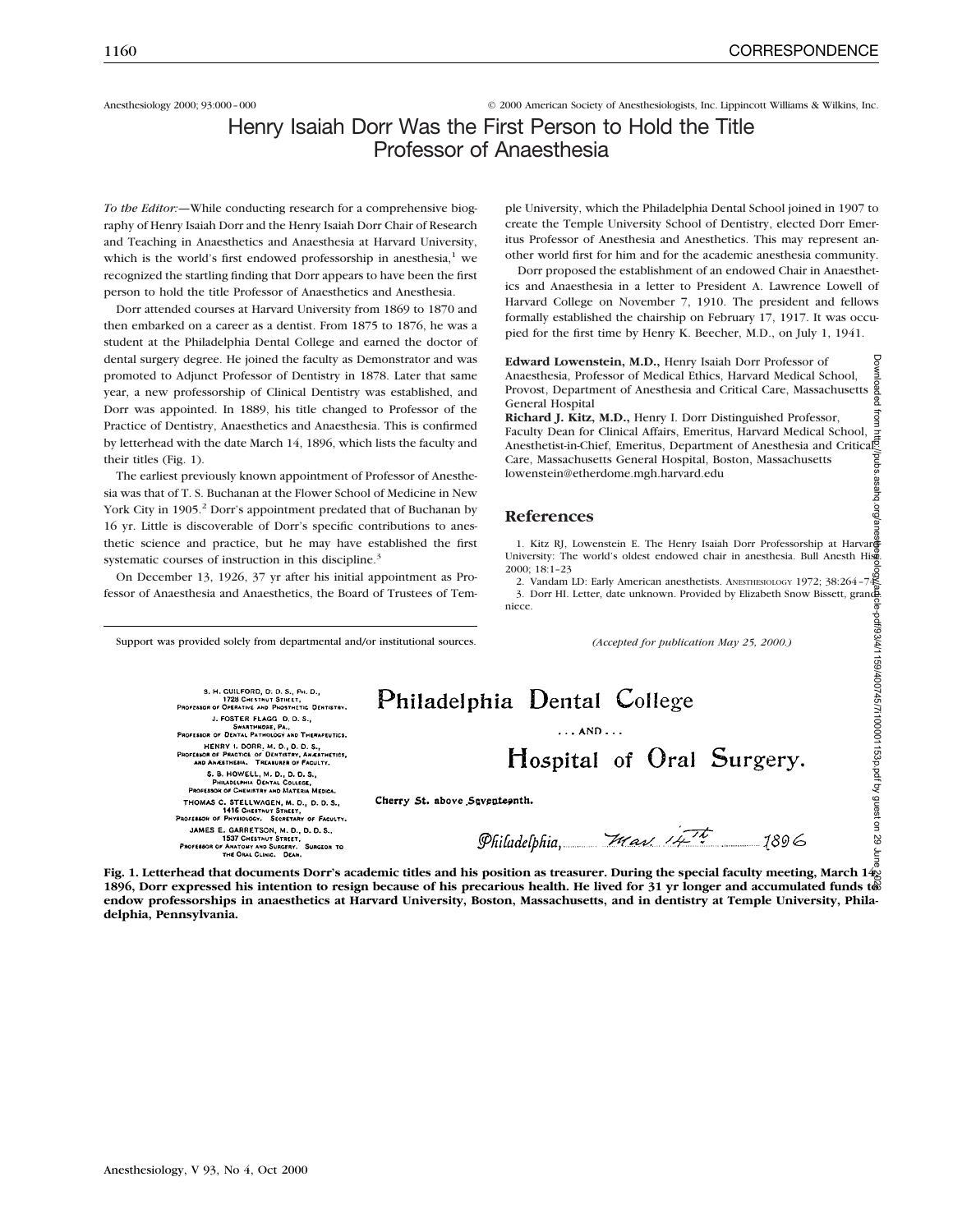Anesthesiology 2000; 93:1161 © 2000 American Society of Anesthesiologists, Inc. Lippincott Williams & Wilkins, Inc.

### Anesthetic Implications of a New Implantable Device: The Loop Recorder System

*To the Editor:—*I recently saw a patient for a preanesthetic evaluation who had an Insertable Loop Recorder System (ILRS) (Reveal; Medtronic, Inc., Minneapolis, MN), which is used to continuously record a single lead electrocardiogram in patients with a history of syncopal or presyncopal episodes. The patient was a 43-yr-old woman scheduled to undergo an operative laparoscopy, and the only significant medical information was the presence of dizziness, which was being evaluated at an outside hospital. The patient stated that she had a Holter monitor (GE Marquette Medical Systems, Milwaukee, WI) implanted for 24 h on three separate occasions, and, because it had not revealed abnormalities, the decision was made 6 months previously to insert a more permanent monitoring device. During consultation with her cardiologist, I learned that this device was an internal Holter monitor used to detect arrhythmias.<sup>1,2</sup> Nothing unusual was necessary before her proposed surgery, and results of her workup, including the readings from the ILRS, were normal. The team that performed the anesthetic and surgical procedures was informed of this device, and the surgery proceeded uneventfully.

The ILRS has been introduced to circumvent patient compliance and technical limitations. It is the size of a pacemaker and contains two sensing electrodes that are 32 mm apart within its shell. It continuously records a single-lead electrocardiogram that is stored in a circular buffer capable of either one 21- or 42-min segment or three 7- or 14-min segments of recorded rhythm. Using a magnet, the patient activates the device during a syncopal or presyncopal episode, storing the preceding 20- or 40-min segment (storage modes A and B) or 6- or 12-min segment (storage mode C and D). The ILRS stores 1 or 2 min of electrocardiography after activation and one to three events, depending on the storage mode chosen. The device is implanted in the left pectoral region in the subcutaneous fat and has a battery life of 2  $yr^3$ There are no absolute contraindications for the implantation of this device.4 There is no wiring between the device and the heart, and no treatment is provided by the ILRS.

Support was provided solely from institutional and/or departmental sources.

There are several anesthetic implications in patients with an ILRS. Although there is no need to disable the device for surgery, it is important to discuss the patient's history and workup with the cardiologist. It may be important to interrogate the device before the proposed surgery to determine whether the ILRS has recorded recent life-threatening arrhythmias.

The shell of the device is made of titanium, and the inside contains ferromagnetic components. Medtronic states that it is safe to use the device in the presence of a magnetic force (such as during magnetic resonance imaging), but that the patient should be warned that  $\frac{3}{8}$ pulling sensation may be perceived. Also, it is imperative to collect all data obtained in the ILRS beforehand because the magnetic forces map adversely affect the data collection. Electrocautery is safe, but ma $\frac{3}{2}$ cause the device to reset, resulting in lost data. Lithotripsy may damage the device if it is at the focal point of the beam.

David L. Hepner, M.D., Instructor in Anesthesiology, Departmen<sup>®</sup> of Anesthesia, Perioperative and Pain Medicine, Brigham and Women's Hospital, Harvard Medical School, Boston, Massachusett 02115

dhepner@zeus.bwh.harvard.edu

#### **References**

1. Krahn AD, Klein GJ, Norris C, Yee R: The etiology of syncope in patients with negative tilt table and electrophysiological testing. Circulation 1995; 92 $\frac{8}{2}$ 1819–24

2. Linzer M, Pritchett ELC, Pontinen M, McCarthy E, Divine GW: Incremental diagnostic yield of loop electrocardiographic recorders in unexplained syncope. Am J Cardiol 1990; 66:214–9

3. Krahn AD, Klein GJ, Yee R: Recurrent unexplained syncope: Diagnostic and therapeutic approach. Can J Cardiol 1996; 12:989–94

4. Reveal Insertable Loop Recorder [product information manual]. MinneapE olis, MN: Medtronic, Inc., 1997:1–13

*(Accepted for publication June 1, 2000.)*